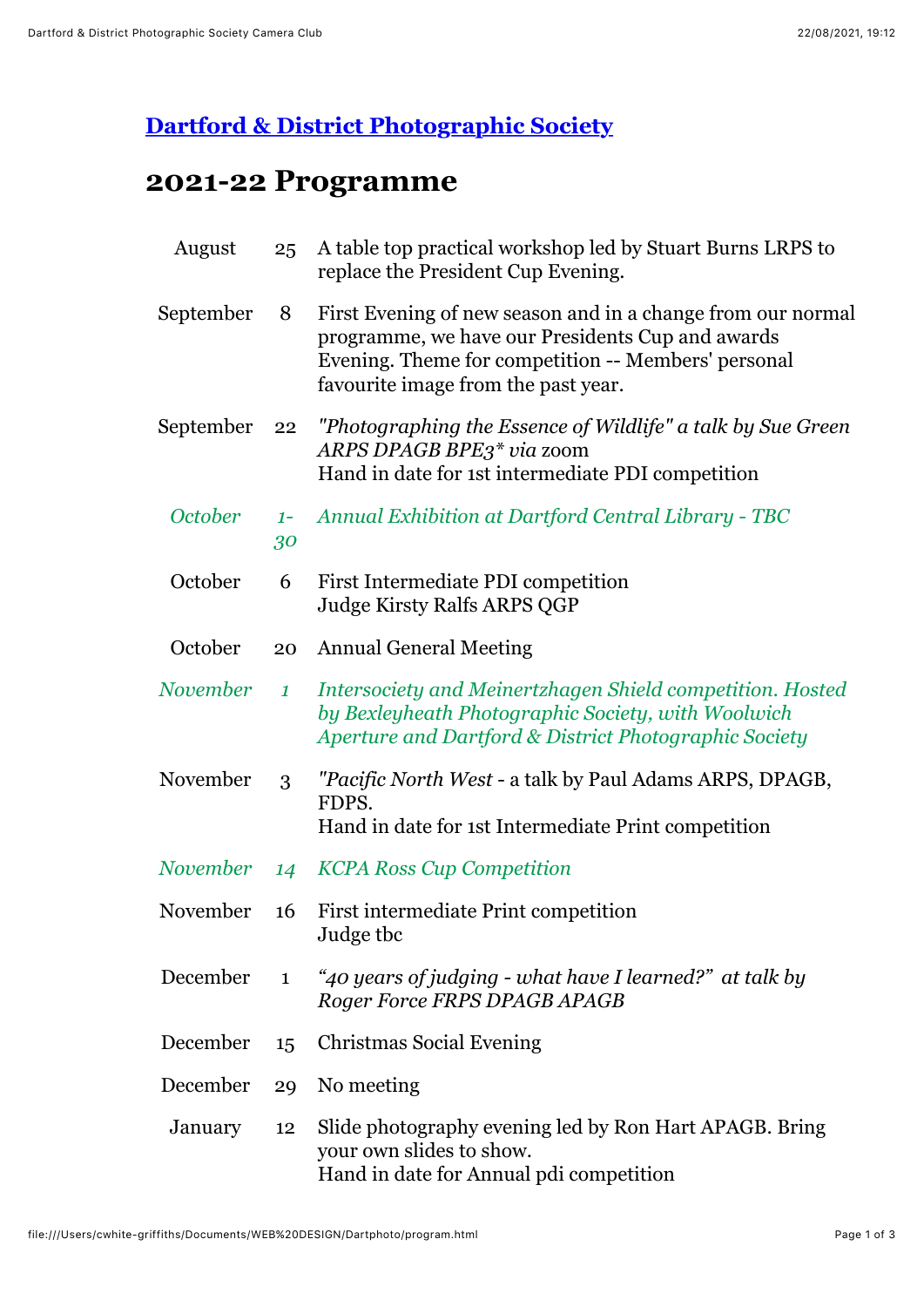| January  |                | 26 Annual PDI Competition<br><b>Judge Andy Smith LRPS CPAGB</b>                                                                                                                                                                                                               |
|----------|----------------|-------------------------------------------------------------------------------------------------------------------------------------------------------------------------------------------------------------------------------------------------------------------------------|
| February | 9              | "Journey through the Lake District" a talk by Chris Sale (on<br>zoom)                                                                                                                                                                                                         |
| February | 15             | Malling Battle of Prints - Judge Kirsty Ralfs ARPS QGP                                                                                                                                                                                                                        |
| February | 23             | "My Life as a Professional Photographer" an evening with<br>Patrick Archer.                                                                                                                                                                                                   |
| March    | 9              | "Working towards awards and BPE entries" talk by Alan<br>Lomakin CPAGB BPE2*<br>Hand in date for 2nd intermediate PDI competition                                                                                                                                             |
| March    | 23             | Second intermediate PDI competition<br><b>Judge Tony Bentley ARPS CPAGB</b>                                                                                                                                                                                                   |
| April    | 6              | "The Fine Art Print" a talk by Roger Force FRPS DPAGB<br><b>APAGB</b>                                                                                                                                                                                                         |
| April    | 19             | Three-way Battle - hosted by Crayford Camera Club,<br>against Dartford, Photographic Society and Gravesend<br>Camera Club.<br><b>Judge: Keith Evans FRPS DPAGB</b>                                                                                                            |
| April    | 20             | "title tbc", a follow up talk by David Jenner and an<br>opportunity to see his day and night prints. David is a Kent<br>photographer and among other achievements, was winner<br>of an RPS competition in 2019 with his image of The Old<br>Forge in the Industrial category. |
| May      | $\overline{4}$ | Members ten favourite images - an opportunity to share<br>members favourite images.<br>Hand in date for 2nd Intermediate print competition                                                                                                                                    |
| May      | 18             | Second Intermediate Print Competition<br>Judge Sue Green ARPS DPAGB BPE3*                                                                                                                                                                                                     |
| June     | $\mathbf{1}$   | Members portrait practical evening, led by Bob Searle.                                                                                                                                                                                                                        |
| June     | 15             | Evening Outing - venue the                                                                                                                                                                                                                                                    |
| June     | 29             | tbc<br>Hand in date for annual print competition                                                                                                                                                                                                                              |
| July     | 13             | Annual Print competition - Judge Chris Shore FRPS EFIAP<br>MPAGB BPE4*                                                                                                                                                                                                        |
| July     | 28             | tbc                                                                                                                                                                                                                                                                           |